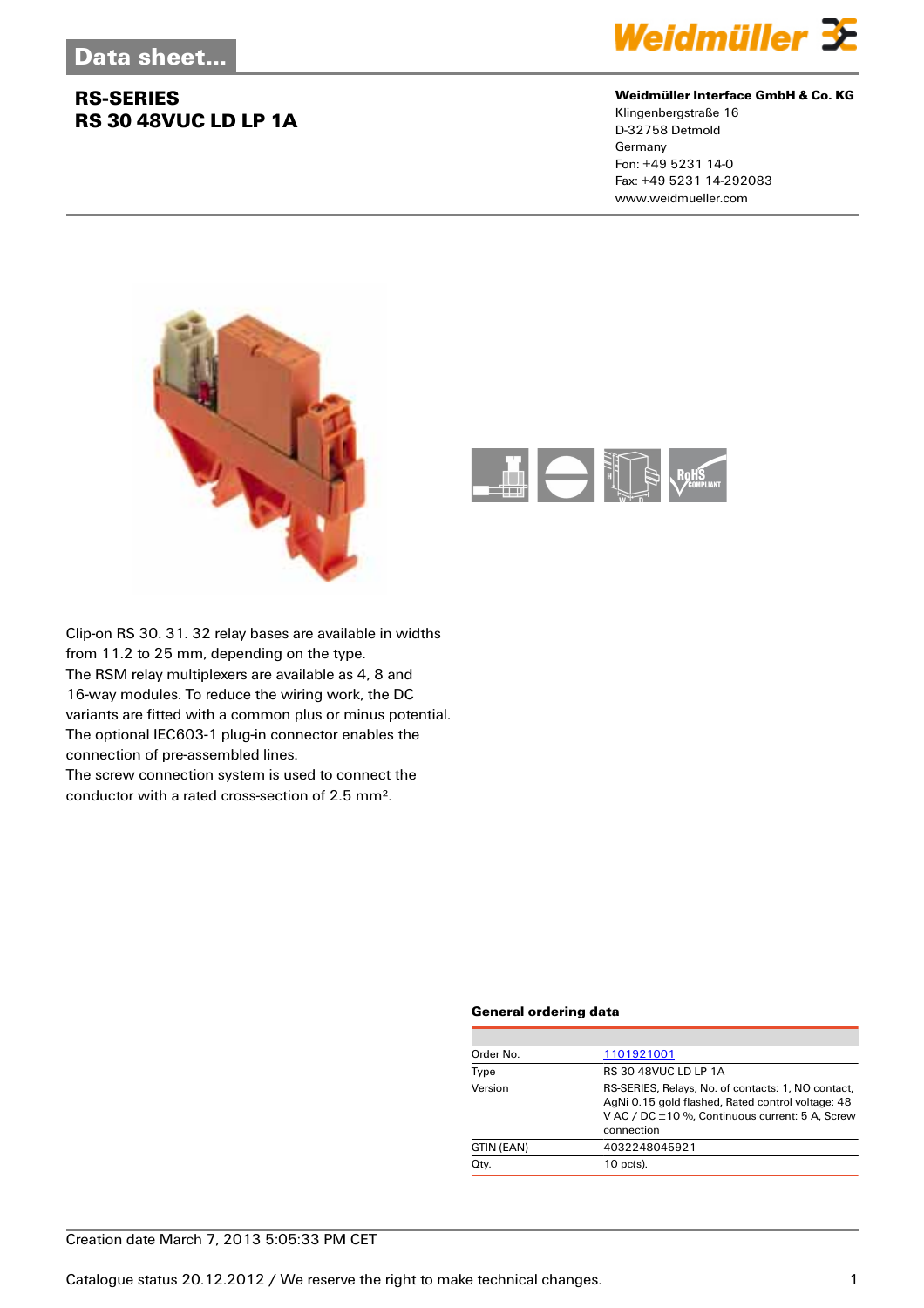# **RS-SERIES RS 30 48VUC LD LP 1A**

# **Technical data**

**Ratings**



### **Weidmüller Interface GmbH & Co. KG**

Klingenbergstraße 16 D-32758 Detmold Germany Fon: +49 5231 14-0 Fax: +49 5231 14-292083

| Conductor connection system                              | Screw connection                     | Humidity                                                         | 40 °C / 93 % rel. humidity,<br>no condensation |
|----------------------------------------------------------|--------------------------------------|------------------------------------------------------------------|------------------------------------------------|
| <b>Dimensions and weights</b>                            |                                      |                                                                  |                                                |
|                                                          |                                      |                                                                  |                                                |
| Width                                                    | 11.2 mm                              | Height                                                           | 70 mm                                          |
| Depth                                                    | 56 mm                                | Net weight                                                       | 30.6 g                                         |
| <b>Temperatures</b>                                      |                                      |                                                                  |                                                |
| Operating temperature                                    | $-25 °C+40 °C$                       | Storage temperature                                              | $-40 °C+60 °C$                                 |
|                                                          |                                      |                                                                  |                                                |
| <b>Connection data</b>                                   |                                      |                                                                  |                                                |
| Clamping range, rated connection                         | $2.5$ mm <sup>2</sup>                | Clamping range, rated connection, min. 0.5 mm <sup>2</sup>       |                                                |
| Clamping range, rated connection, max. 4 mm <sup>2</sup> |                                      | Stripping length, rated connection                               | 8 mm                                           |
| Input                                                    |                                      |                                                                  |                                                |
|                                                          |                                      |                                                                  |                                                |
| Rated control voltage                                    | 48 V AC / DC ±10 %                   | <b>Rated current AC</b>                                          | 7 mA                                           |
| Rated current DC                                         | 7 mA                                 | Power rating                                                     | $0.45 W$ // 0.6 VA                             |
| Pull-in (sparkover) / drop-out voltage DC<br>coil        | 45 V                                 | Pull-in / drop-out current, DC coil                              | $3.5 \text{ mA}$                               |
|                                                          |                                      |                                                                  |                                                |
| <b>Output</b>                                            |                                      |                                                                  |                                                |
| Max. switching voltage, AC                               | 250 V                                | Continuous current                                               | 5 A                                            |
| making current                                           | 8 A                                  | Max. switching power                                             | 2000 VA                                        |
| Switch-on delay                                          | $\leq 13 \text{ ms}$                 | Switch-off delay                                                 | $\leq 12 \text{ ms}$                           |
| <b>Duration of Bounce</b>                                | $\leq$ 3 ms                          | Min. switching power                                             | 250 mW                                         |
| Max. switching frequency at rated load                   | $0.1$ Hz                             |                                                                  |                                                |
| <b>Contact specifications</b>                            |                                      |                                                                  |                                                |
|                                                          |                                      |                                                                  |                                                |
| No. of contacts                                          | 1                                    | Contact design                                                   | NO contact                                     |
| <b>Contact material</b>                                  | AgNi 0.15 gold flashed               | Mechanical service life                                          | $20 \times 10^6$ switching cycles              |
| Electrical service life of AC coil                       | > 7x10 <sup>5</sup> Switching cycles | Electrical service life, DC coil                                 | $> 5x105$ switching cycles                     |
| <b>Insulation coordination</b>                           |                                      |                                                                  |                                                |
|                                                          |                                      |                                                                  |                                                |
| Rated voltage                                            | 250V                                 | Clearance and creepage distances for<br>control side - load side | $> 3$ mm                                       |
| Impulse withstand voltage                                | 4 kV                                 | Protection degree                                                | <b>IP 20</b>                                   |
| Pollution severity                                       | 2                                    | Surge voltage category                                           | III                                            |
| <b>Other technical data</b>                              |                                      |                                                                  |                                                |
|                                                          |                                      |                                                                  |                                                |
| Version                                                  | Relay coupler                        | Free-wheel diode                                                 | No                                             |
| Further details of approvals / standards                 |                                      |                                                                  |                                                |
| <b>Standards</b>                                         | <b>DIN EN 50178</b>                  |                                                                  |                                                |
|                                                          |                                      |                                                                  |                                                |